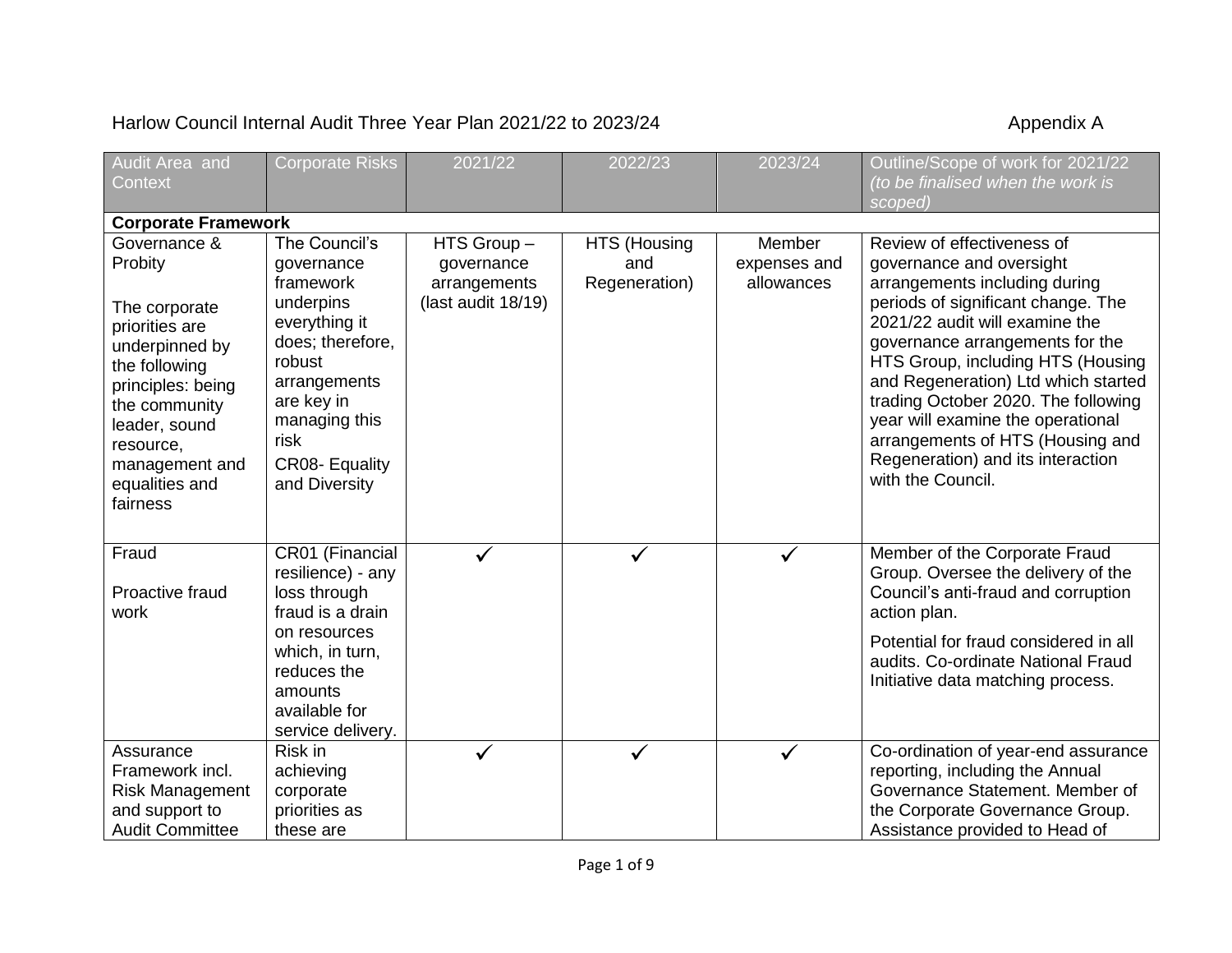| Audit Area and<br>Context                                                                                                                                                                | <b>Corporate Risks</b>                                                                                                                                  | 2021/22                                                                                                   | 2022/23                                                                                        | 2023/24                                                                                                                                                                                                            | Outline/Scope of work for 2021/22<br>(to be finalised when the work is<br>scoped)                                                                                                                                                                                                                |
|------------------------------------------------------------------------------------------------------------------------------------------------------------------------------------------|---------------------------------------------------------------------------------------------------------------------------------------------------------|-----------------------------------------------------------------------------------------------------------|------------------------------------------------------------------------------------------------|--------------------------------------------------------------------------------------------------------------------------------------------------------------------------------------------------------------------|--------------------------------------------------------------------------------------------------------------------------------------------------------------------------------------------------------------------------------------------------------------------------------------------------|
|                                                                                                                                                                                          | underpinned by<br>the following<br>principles :<br>being the<br>community<br>leader, sound<br>resource,<br>management<br>and equalities<br>and fairness |                                                                                                           |                                                                                                |                                                                                                                                                                                                                    | Finance and the Insurance and Risk<br>Manager in enhancing and<br>embedding the Council's risk<br>management framework. Support<br>and training to the Audit Committee.                                                                                                                          |
| Information<br>Management and<br>Governance -<br>Data protection<br>and security. Data<br>sets, owners and<br>protocols.<br>Governance and<br>data sharing.<br>Training and<br>awareness | Breach of data<br>protection and<br>other legislation<br>related risks<br>which could<br>lead to<br>significant fines<br>and reputational<br>damage.    | Data breach<br>management<br>Active support to<br>the officer<br>Information<br>Governance<br>Group (IGG) | Data sharing with<br>third parties (last<br>audit 16/17)<br>Information<br>Governance<br>Group | <b>HTS General</b><br><b>Data Protection</b><br><b>Regulations</b><br>compliance (last<br>audit 19/20)<br>Freedom of<br>Information and<br><b>Subject Access</b><br>requests<br>Information<br>Governance<br>Group | Continue to assist the Council's Data<br>Protection Officer (DPO) by<br>providing assurance in targeted<br>areas, assisting in the review of data<br>breach management arrangements<br>and actively supporting IGG's action<br>plan.<br>Member of the Corporate<br>Information Governance Group. |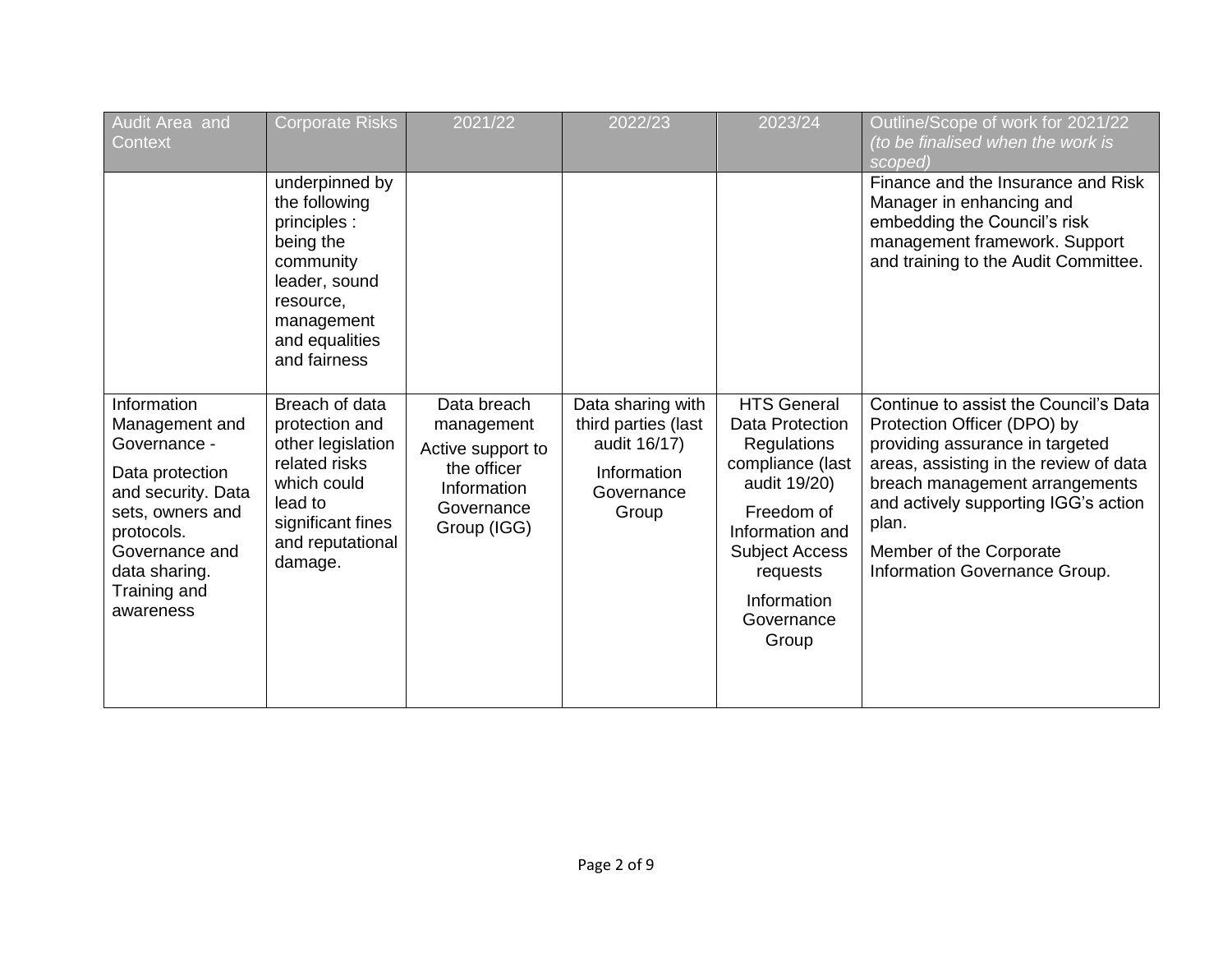| Audit Area and<br>Context                                                                                                                             | <b>Corporate Risks</b>                                                                                         | 2021/22                                                                      | 2022/23                                                            | 2023/24                                                                                                         | Outline/Scope of work for 2021/22<br>(to be finalised when the work is<br>scoped)                                                                                                                                                                                                                                                                                                                                    |
|-------------------------------------------------------------------------------------------------------------------------------------------------------|----------------------------------------------------------------------------------------------------------------|------------------------------------------------------------------------------|--------------------------------------------------------------------|-----------------------------------------------------------------------------------------------------------------|----------------------------------------------------------------------------------------------------------------------------------------------------------------------------------------------------------------------------------------------------------------------------------------------------------------------------------------------------------------------------------------------------------------------|
| Performance<br>Management:<br>Data integrity &<br>quality (collection,<br>collation, analysis<br>and validation).<br>Use of<br>performance<br>targets | Risk of non-<br>achievement of<br>corporate<br>priorities and<br>lack of<br>transparency.                      | Performance<br>Management<br>framework                                       | $\checkmark$                                                       | $\checkmark$                                                                                                    | The suitability and integrity of<br>Performance Indicators (PIs) is<br>considered within operational audits.<br>In addition, during 2021/22 time has<br>been set aside for Internal Audit to<br>assist Policy and Performance in<br>their review of the performance<br>management framework. In<br>subsequent years, Internal Audit will<br>audit various aspects of the<br>framework depending on risk<br>profiles. |
| Value for Money<br>(VfM) - Guiding<br>principle of the<br>Council                                                                                     | VfM helps the<br>Council<br>manage its<br>corporate risk<br>CR01 on<br>financial<br>resilience                 | Facility<br>management-<br>see later on                                      | Spend analysis<br>(analytical review)<br>$-$ use of<br>contractors | $\checkmark$                                                                                                    | Value for money and use of<br>benchmarking is considered in all<br>audits. In 2022/23 Internal Audit will<br>use data analytics to help identify<br>where savings and rationalisation of<br>suppliers could be made starting<br>with contractors.                                                                                                                                                                    |
| Joint Working,<br>Shared Services,<br>Outsourcing,<br>subsidiary<br>companies and<br>significant<br>Partnerships                                      | On corporate<br>risk register:<br>CR06 - Lack of<br>resources and<br>capacity,<br>Council and key<br>partners. | <b>Harlow Trading</b><br><b>Services</b><br>Waste contract -<br>see later on | <b>Harlow Trading</b><br><b>Services</b>                           | <b>Harlow Trading</b><br><b>Services</b><br>Gilston and<br><b>Harlow Garden</b><br>Town (last audit<br>2019/20) | The theme here is to ensure joint<br>arrangements are working in the<br>best interests for the Council with<br>appropriate governance/monitoring<br>arrangements in place. Focus each<br>year will be on HTS through the<br>operational audits detailed<br>throughout the plan being the<br>Council's most significant<br>partnership.                                                                               |
| Projects<br>Business case,                                                                                                                            | Poor project<br>management<br>increases the                                                                    | Post<br>implementation<br>review of the new                                  | Town centre<br>projects and use<br>of government                   | IT projects and<br>role of IT                                                                                   | Time set aside each year to examine<br>a sample of projects. This will<br>include for 2021/22 ensuring lessons                                                                                                                                                                                                                                                                                                       |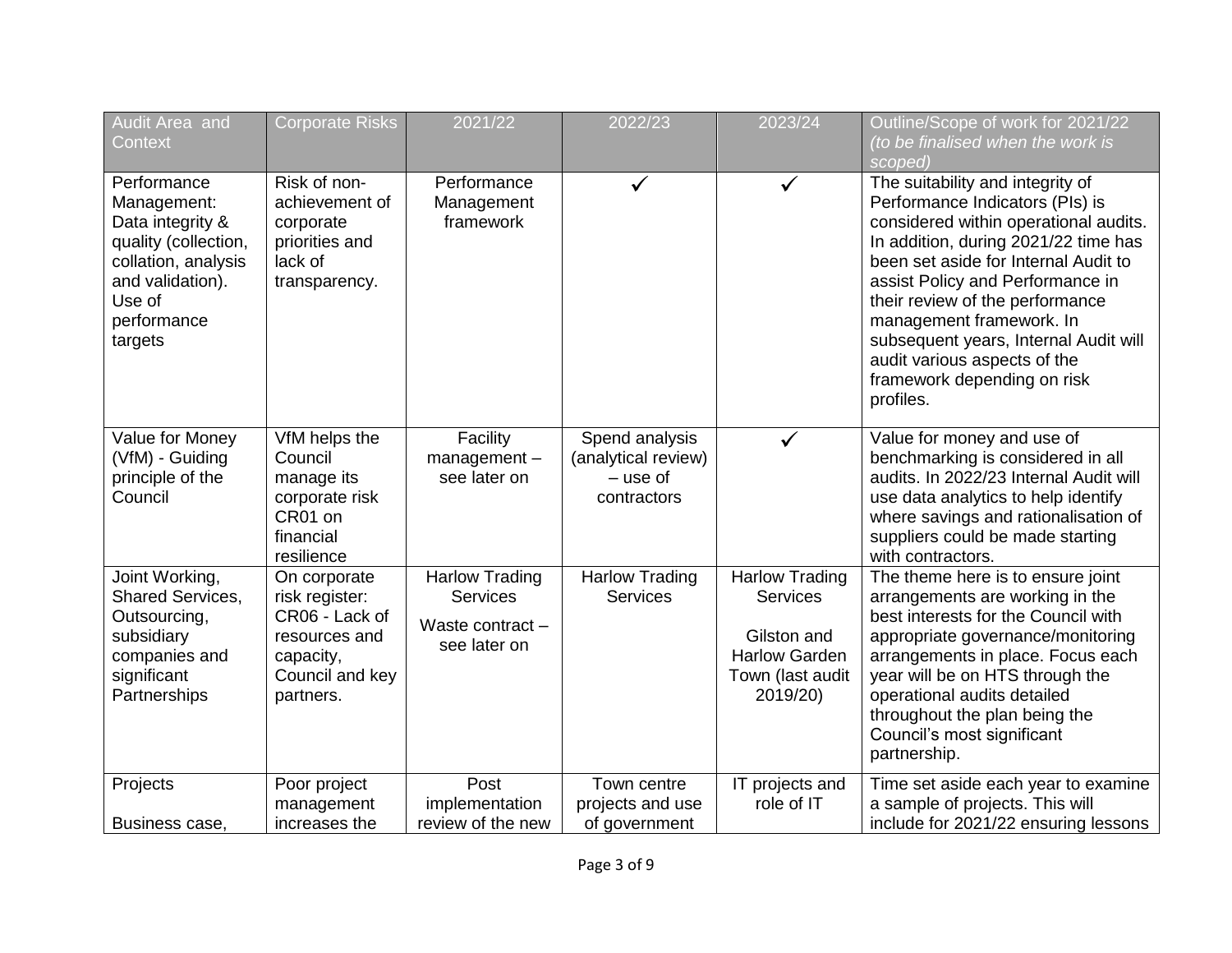| Audit Area and<br>Context                                                                              | <b>Corporate Risks</b>                                                                                                  | 2021/22                                                  | 2022/23                                                                                                                  | 2023/24                                                                                                    | Outline/Scope of work for 2021/22<br>(to be finalised when the work is<br>scoped)                                                                                                                                                                                                                             |
|--------------------------------------------------------------------------------------------------------|-------------------------------------------------------------------------------------------------------------------------|----------------------------------------------------------|--------------------------------------------------------------------------------------------------------------------------|------------------------------------------------------------------------------------------------------------|---------------------------------------------------------------------------------------------------------------------------------------------------------------------------------------------------------------------------------------------------------------------------------------------------------------|
| project<br>methodology,<br>governance<br>arrangements,<br>contract<br>management and<br>viability      | risk of projects<br>not being<br>delivered on<br>time, to budget<br>or does not<br>meet the needs<br>of the Council     | HR system<br>Council<br>housebuilding<br>programme       | funding                                                                                                                  | Governance<br>New housing IT<br>system -<br>progress check                                                 | learnt form the recent HR system<br>implementation project are built into<br>the Council's approach to project<br>management and ensuring there is a<br>joined up approach regarding the<br>Council's house building<br>programme. Future years will focus<br>on other significant, longer term,<br>projects. |
| Contingency                                                                                            | Annual<br>provision for<br>responsive<br>work, special<br>investigations<br>and/or<br>key/emerging<br>risk areas        |                                                          |                                                                                                                          |                                                                                                            | Will take into account themes/issues<br>coming out of the Annual<br>Governance Statement.                                                                                                                                                                                                                     |
| <b>Themed/cross cutting audits</b>                                                                     |                                                                                                                         |                                                          |                                                                                                                          |                                                                                                            |                                                                                                                                                                                                                                                                                                               |
| <b>Income Streams</b><br>Sound resource<br>management is<br>one of the<br>corporate plan<br>principles | To ensure<br>financial<br>resilience the<br>Council needs<br>to protect and<br>maximise its<br>income streams<br>(CR01) |                                                          | See Council Tax<br>and Business<br>Rates under Key<br><b>Financial Control</b><br>audits<br>Parking (last audit<br>15/16 | See Housing<br>Rents under Key<br>Financial<br>Control audits<br>Waste<br>management -<br>recycling income | Covid-19 has had a detrimental<br>effect on the Council's income<br>streams; hopefully 2021/22 will see<br>recovery in most areas therefore no<br>specific audit work is planned unless<br>something comes up during the year                                                                                 |
| Procurement<br>Themed audits<br>could include-<br>compliance, VfM,<br>fraud, goods and                 | <b>Risks include</b><br>non-compliance<br>with legislation,<br>fraud, not<br>achieving value<br>for money, poor         | Adherence to the<br>Council's<br>procurement<br>strategy | Contract<br>management and<br>monitoring                                                                                 | Compliance with<br>Contract<br><b>Standing Orders</b>                                                      | Not a specific audit in itself, instead<br>in 2021/22 Internal Audit will ensure<br>in relevant audits that officers are<br>adhering to the Council's<br>procurement strategy which was<br>approved by Cabinet in July 2020.                                                                                  |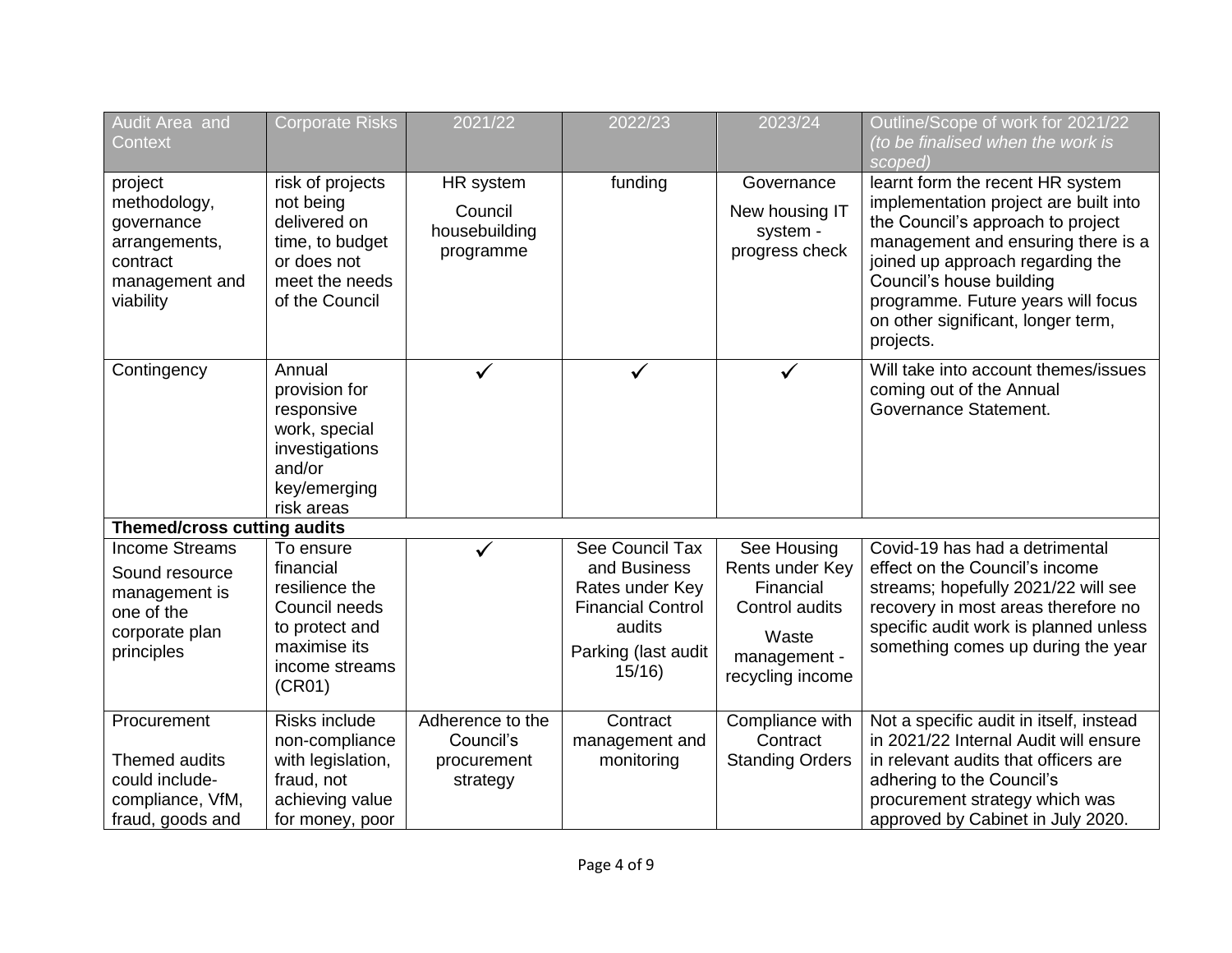| Audit Area and<br><b>Context</b>                                                                                       | <b>Corporate Risks</b>                                                                                                                                                   | 2021/22                                                                                                                                              | 2022/23                    | 2023/24                                                                         | Outline/Scope of work for 2021/22<br>(to be finalised when the work is<br>scoped)                                                                                                                                                                                                                                                                                |
|------------------------------------------------------------------------------------------------------------------------|--------------------------------------------------------------------------------------------------------------------------------------------------------------------------|------------------------------------------------------------------------------------------------------------------------------------------------------|----------------------------|---------------------------------------------------------------------------------|------------------------------------------------------------------------------------------------------------------------------------------------------------------------------------------------------------------------------------------------------------------------------------------------------------------------------------------------------------------|
| services. End to<br>end processes<br>(need, selection,<br>appointment,<br>contract<br>management &<br>exit strategies) | service delivery.                                                                                                                                                        |                                                                                                                                                      |                            |                                                                                 |                                                                                                                                                                                                                                                                                                                                                                  |
| Health & Safety                                                                                                        | <b>Risk of</b><br>compromising<br>the health and<br>safety of<br>individuals and<br>non-compliance<br>with H&S<br>legislation<br>leading to fines<br>or<br>imprisonment. | See housing<br>section below -<br>overview of H&S<br>related<br>inspections: gas,<br>fire safety,<br>electrical<br>legionella,<br>asbestos and lifts | Remote and<br>home working | Staff H&S for<br>those located in<br>buildings away<br>from the Civic<br>Centre | The 2021/22 housing H&S<br>inspection audit is the same audit<br>described in the housing section<br>later on in the Plan. Future H&S<br>audits links with the Council's<br>accommodation review to help<br>ensure the wellbeing of staff not<br>working out of the Civic offices.                                                                               |
| <b>Business</b><br>Continuity<br>Planning (BCP)<br>and climate<br>emergency<br>response                                | <b>CR11 Business</b><br>resilience                                                                                                                                       | <b>Business</b><br>Continuity (BC)<br>planning (last<br>audit 19/20                                                                                  | Climate change<br>strategy | Emergency<br>Planning                                                           | During 2021/22 Internal Audit will<br>retain oversight of the Council's<br>Covid-19 recovery arrangements<br>and follow up on the 2019/20 BC<br>audit. In 2022/23 Internal Audit will<br>ascertain the Council's progress<br>against its climate change strategy<br>ensuring there are robust<br>governance and reporting<br>arrangements in place to support it |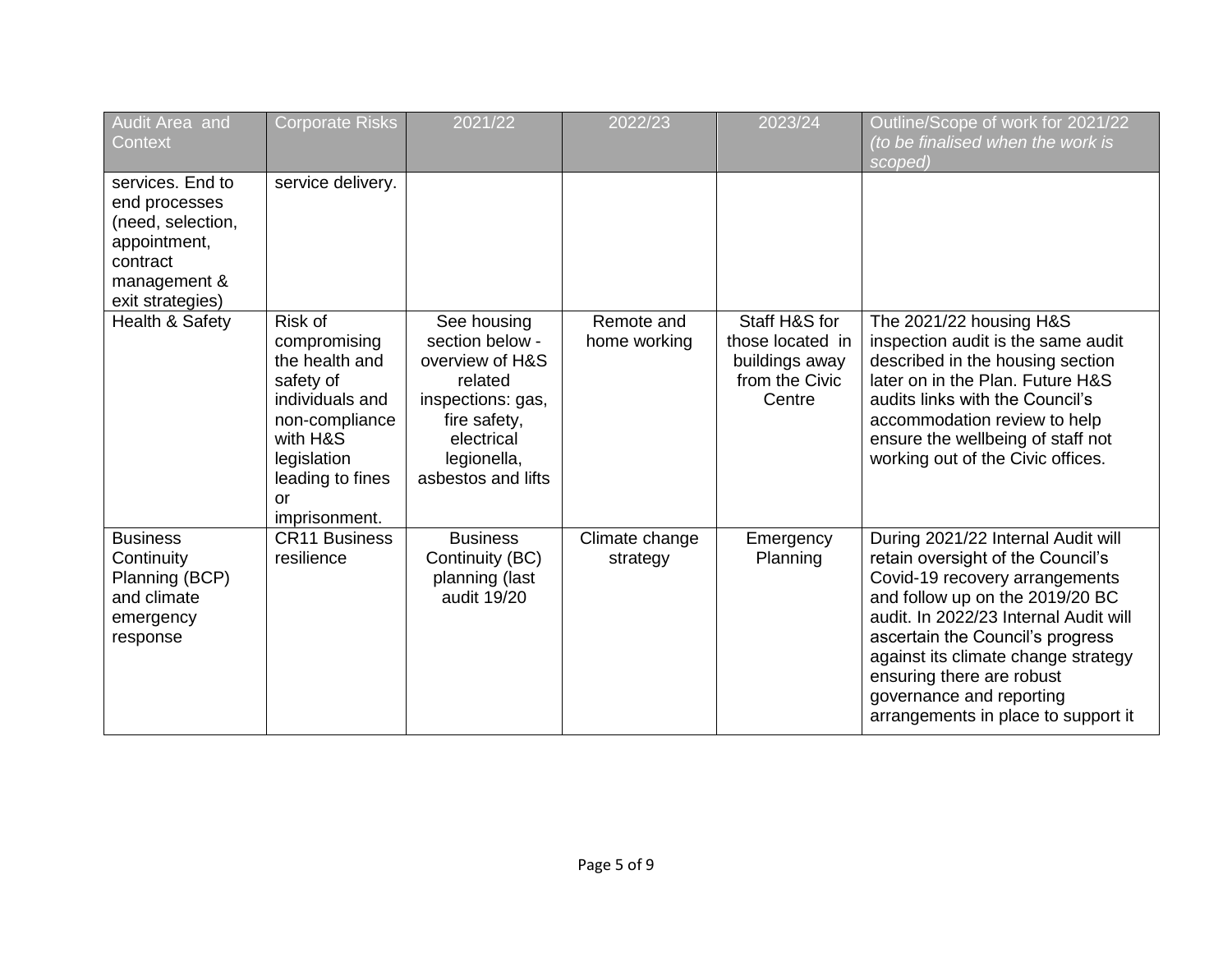| Audit Area and<br>Context                                                                                                                                                                                             | <b>Corporate Risks</b>                                                                                                                                           | 2021/22                                                                       | 2022/23                                                                                                                        | 2023/24                                                                                   | Outline/Scope of work for 2021/22<br>(to be finalised when the work is<br>scoped)                                                                                                                                                                                                                                                                                                                                                                                                                                                                              |
|-----------------------------------------------------------------------------------------------------------------------------------------------------------------------------------------------------------------------|------------------------------------------------------------------------------------------------------------------------------------------------------------------|-------------------------------------------------------------------------------|--------------------------------------------------------------------------------------------------------------------------------|-------------------------------------------------------------------------------------------|----------------------------------------------------------------------------------------------------------------------------------------------------------------------------------------------------------------------------------------------------------------------------------------------------------------------------------------------------------------------------------------------------------------------------------------------------------------------------------------------------------------------------------------------------------------|
| <b>Key Financial</b><br>Controls (KFC)<br>Four-year rolling<br>programme of full<br>system and key<br>control audits<br>(unless significant<br>change in<br>process/system or<br>poor audit<br>outcome)               | CR01 (Financial<br>resilience)                                                                                                                                   | <b>Housing Benefits</b><br>(last audit 16/17)<br>Payroll (last audit<br>16/17 | Council Tax and<br><b>Business Rates</b><br>(last audit 16/17)<br>Debtors (last<br>audit 16/17)<br>Cash and banking<br>(16/17) | Housing rents<br>(last audit 18/19)<br><b>General Ledger</b><br>(last audit<br>$17/18$ ). | Rolling programme of key financial<br>control (KFC) audits, therefore,<br>some audits do not feature in this 3-<br>year plan being fixed assets register,<br>treasury management and creditors<br>(Accounts Payable) as they were<br>audited in 2020/21.<br>The housing benefit audit is carried<br>forward from 2020/21 as it was<br>delayed due to Covid-19 related<br>issues. The payroll audit follows<br>implementation of the new HR<br>system during 2020/21. The 2022/23<br>cash and banking audit will take into<br>account the new Civica pay system |
| <b>IT Audits:</b><br>IT Governance, IT<br>Regulation,<br>Security/Privacy,<br><b>Business Systems,</b><br>DRP/BCP,<br>Network,<br>Emerging<br>Technologies e.g.<br>mobile devices,<br>IT Applications and<br>Projects | Risks around<br>data and asset<br>security and<br>loss of service.<br>Opportunity for<br>IT to be an<br>enabler for<br>delivering the<br>Council's<br>priorities | Cyber security<br>(last audit 17/18)                                          | <b>IT Strategy</b>                                                                                                             | IT assets (last<br>audit 18/19)<br><b>IT Disaster</b><br>Recovery (last<br>audited 20/21) | A specialist IT Auditor will be brought<br>in for more technical audits. In<br>2021/22 Internal Audit will assess<br>the Council's cyber security<br>framework especially for remote<br>working. In 2022/23 Internal Audit<br>will assess how future proof the<br>Council's IT strategy is, and<br>adequacy of the supporting action<br>plan                                                                                                                                                                                                                   |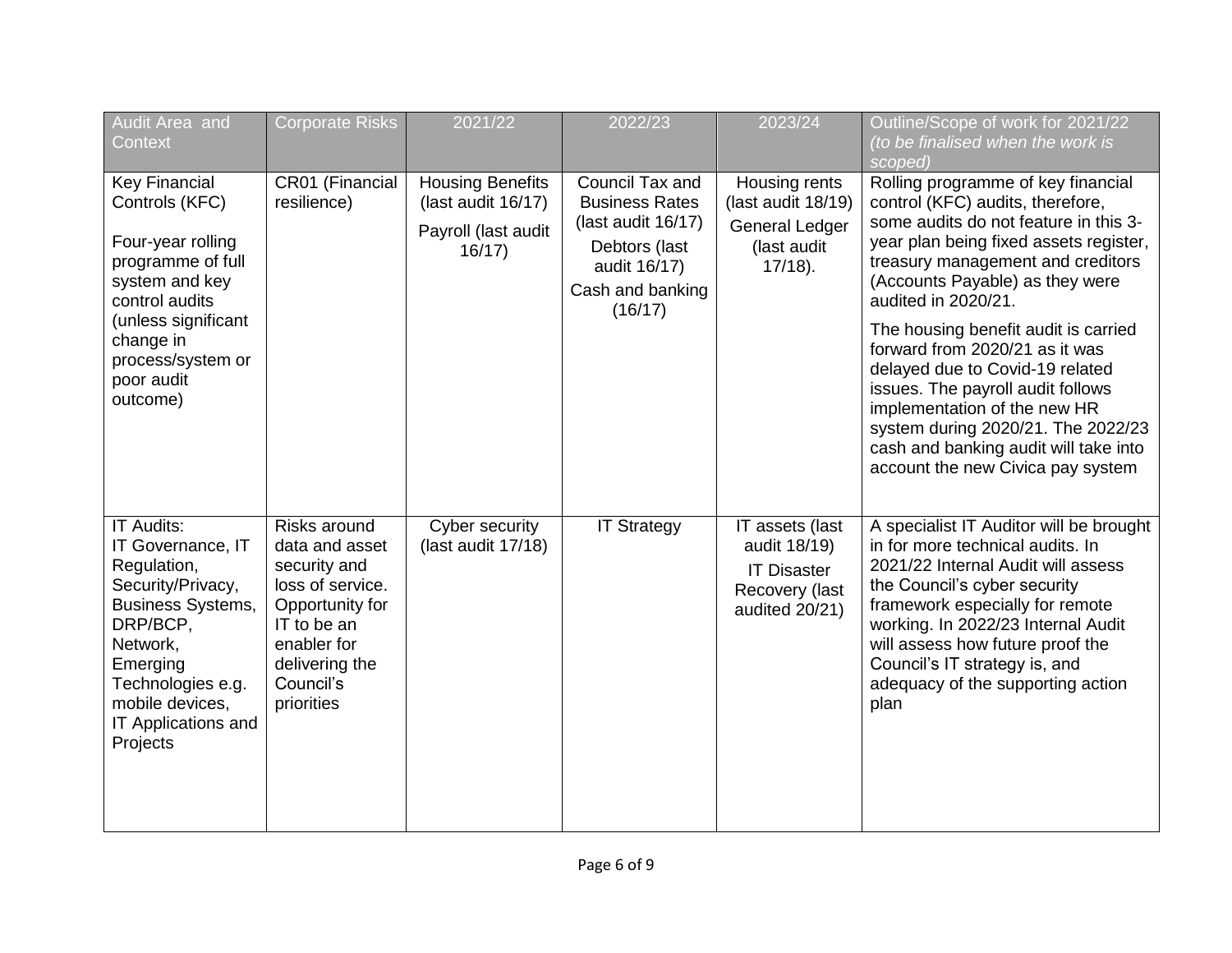| <b>Audit Area</b> and<br>Context                                                                                                                                                                               | <b>Corporate Risks</b>                                                                                                                                                                                     | 2021/22                                                                                                                                                   | 2022/23                                                                                                                               | 2023/24                                                                              | Outline/Scope of work for 2021/22<br>(to be finalised when the work is<br>scoped)                                                                                                                                                                                                                                                                                                                                                                                                                                   |
|----------------------------------------------------------------------------------------------------------------------------------------------------------------------------------------------------------------|------------------------------------------------------------------------------------------------------------------------------------------------------------------------------------------------------------|-----------------------------------------------------------------------------------------------------------------------------------------------------------|---------------------------------------------------------------------------------------------------------------------------------------|--------------------------------------------------------------------------------------|---------------------------------------------------------------------------------------------------------------------------------------------------------------------------------------------------------------------------------------------------------------------------------------------------------------------------------------------------------------------------------------------------------------------------------------------------------------------------------------------------------------------|
|                                                                                                                                                                                                                |                                                                                                                                                                                                            |                                                                                                                                                           | Operational/service audits - Audits post 21/22 may change depending on the Council's risk profile                                     |                                                                                      |                                                                                                                                                                                                                                                                                                                                                                                                                                                                                                                     |
| Housing:<br>Housing<br>Management<br><b>Property Services</b><br><b>Housing Needs</b><br>and Options<br><b>Sheltered Housing</b><br>Area Housing<br>Home Ownership                                             | CR03 - Lack of<br>Suitable<br><b>Housing Mix</b><br>CR04 - Lack of<br>adequate<br>Council housing<br><b>CR09 -</b><br>Provision of<br>repairs,<br>maintenance,<br>landscape and<br>Streetscene<br>services | Overview of H&S<br>related<br>inspections: gas,<br>fire safety,<br>electrical<br>legionella,<br>asbestos and lifts<br><b>HTS Annual</b><br>Service Charge | Planned<br>maintenance and<br>major works (last<br>audit 2016/17)<br>Housing loans<br>including service<br>and hardship<br>loans      | Voids<br>management<br>(last audit<br>2013/14<br>Allocations (last<br>audit 2014/15) | Carried forward from 2020/21 the<br>H&S inspection audit builds on<br>audits undertaken in recent years on<br>gas safety and asbestos to give a<br>holistic view on this is being<br>managed for the Council's housing<br>properties.<br>Also carried forward from 2020/21<br>the HTS Annual Service Charge<br>audit will examine the £5.8M<br>committed to HTS for various works<br>including roofing, carpentry and<br>decorating. And takes into account<br>the outcomes of the recent HTS Best<br>Value Review. |
| Community<br>Wellbeing:<br><b>Community Safety</b><br>Community,<br>Leisure and<br>Culture, including<br>the museum and<br>Pets Corner<br>Youth &<br>Citizenship<br>Emergency<br>planning<br>Regeneration incl | CR05 & CR10 -<br>Inability to fulfil<br>Community<br>Wellbeing and<br>Community<br>Leadership<br>roles<br>CR07 - Ability<br>to support<br>children and<br>family<br>aspirations<br>CR02 - The              | Council house<br>building<br>programme (last<br>audit 17/18)                                                                                              | Events<br>Management (last<br>audit 17/18)<br><b>Town Centre</b><br>improvements<br>(see earlier<br>project<br>management<br>section) | Community<br>grants<br><b>Harlow Museum</b><br>Leah Manning<br>centre                | The audit of the Council house<br>building programme is the same<br>audit as identified in the earlier<br>project management section                                                                                                                                                                                                                                                                                                                                                                                |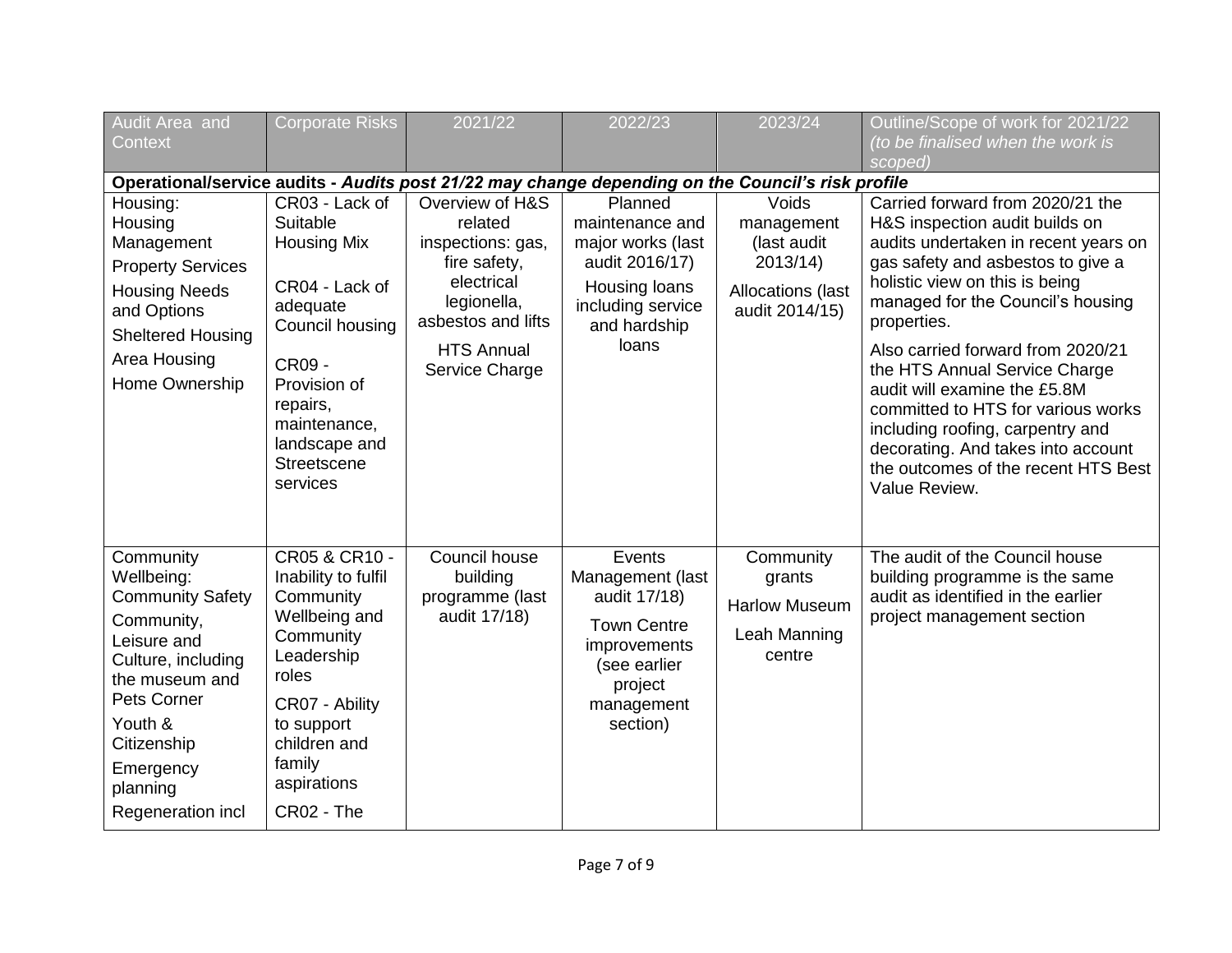| Audit Area and<br><b>Context</b>                                                                                                                                                                | <b>Corporate Risks</b>                                                                                                                                                              | 2021/22                                                        | 2022/23                                                                                                                            | 2023/24                                                                          | Outline/Scope of work for 2021/22<br>(to be finalised when the work is<br>scoped)                                                                                                                                                                                                                                                                                                                                                    |
|-------------------------------------------------------------------------------------------------------------------------------------------------------------------------------------------------|-------------------------------------------------------------------------------------------------------------------------------------------------------------------------------------|----------------------------------------------------------------|------------------------------------------------------------------------------------------------------------------------------------|----------------------------------------------------------------------------------|--------------------------------------------------------------------------------------------------------------------------------------------------------------------------------------------------------------------------------------------------------------------------------------------------------------------------------------------------------------------------------------------------------------------------------------|
| <b>Enterprise Zone</b>                                                                                                                                                                          | <b>Harlow Offer</b><br>CR06 - Lack of<br>Resources and<br>Capacity,<br>Council and key<br>partners                                                                                  |                                                                |                                                                                                                                    |                                                                                  |                                                                                                                                                                                                                                                                                                                                                                                                                                      |
| Environment and<br>Planning:<br>Operations and,<br>energy planning<br>Planning &<br><b>Building Control</b><br>Environmental<br>Health<br>Licensing<br>Streetscene<br><b>Health and Safety</b>  | CR06 - Lack of<br>Resources and<br>Capacity,<br>Council and key<br>partners<br><b>CR09-</b><br>Provision of<br>repairs,<br>maintenance,<br>landscape and<br>Streetscene<br>services | Waste - contract<br>management                                 | Development<br>Management<br>(and links to<br>delivery of the<br>Local Plan<br>Houses of<br><b>Multiple</b><br>Occupancy<br>(HMOs) | Licencing (last<br>audit 16/17)<br>Waste<br>management<br>(recycling<br>element) | The waste contract audit coincides<br>with the Council being three years<br>into this contract.                                                                                                                                                                                                                                                                                                                                      |
| Governance:<br>Corporate &<br>Governance<br>Support<br><b>Legal Services</b><br><b>Electoral Services</b><br><b>Human Resources</b><br>Procurement &<br>Relationship<br>Policy &<br>Performance | Risk of<br>corporate<br>priorities not<br>being met<br>should these<br>service areas<br>fail to deliver.                                                                            | Payroll<br>Service/business<br>planning and risk<br>management | HR - Staff<br>performance<br>management<br>(including<br>appraisal<br>arrangements)                                                | Staff absence<br>(last audit<br>2017/18)<br>Playhouse (last<br>audit 19/20)      | The 2021/22 payroll audit will assess<br>the robustness of controls following<br>introduction of the new HR system<br>(iTrent) in 2020/21. Also, working in<br>conjunction with the policy,<br>performance and risk services<br>Internal Audit will continue to help<br>the Council develop its approach to<br>service and business planning<br>ensuring this is integrated with<br>budget setting and risk management<br>processes. |